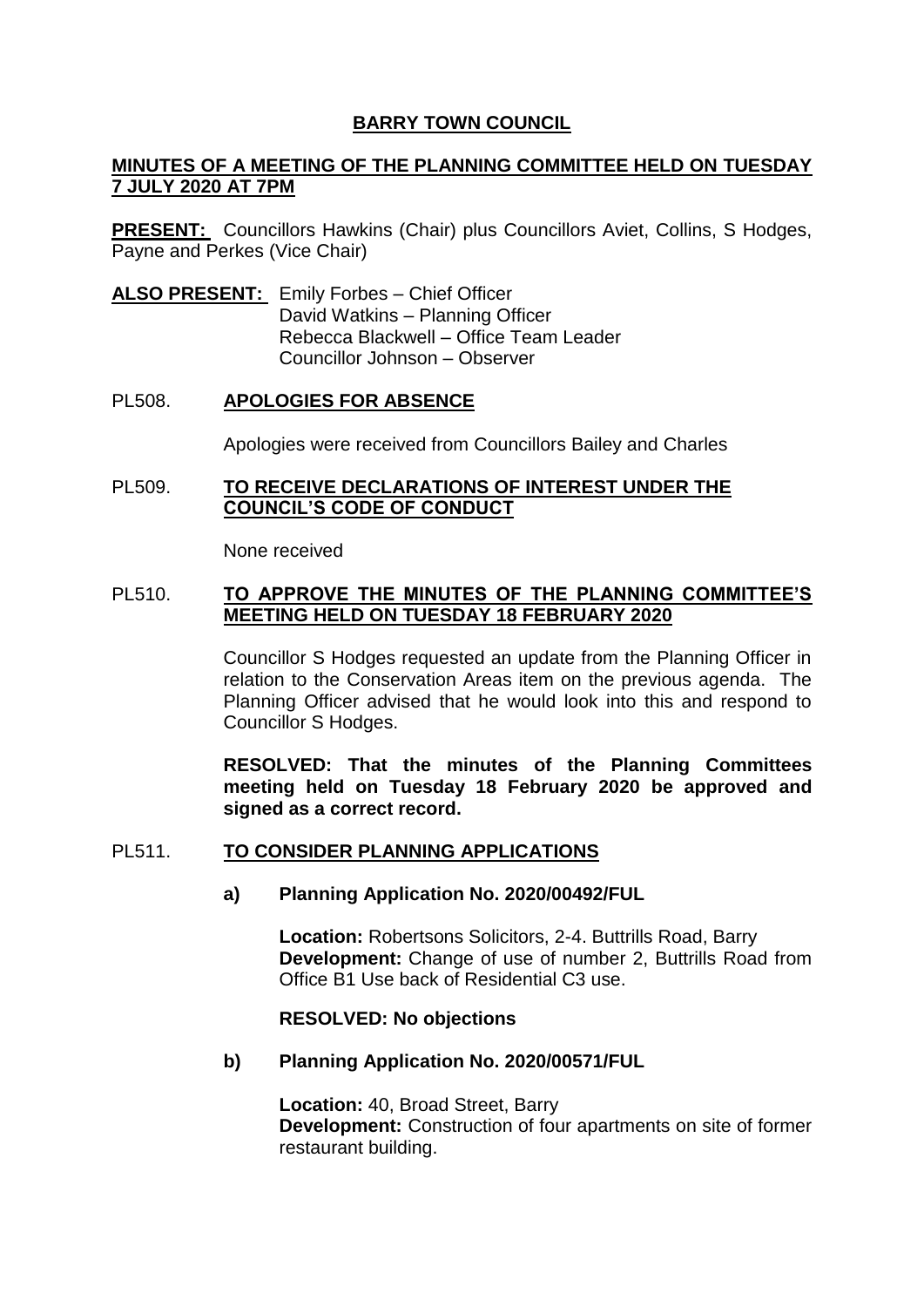Councillor S Hodges advised that the committee previously objected to the development due to the site being overdeveloped with residential units and further advised the committee that she had seen the applicant dumping household building materials and items on the site. Councillor S Hodges questioned the applicant through concern of Environmental Health and asked the Planning Officer if this could be enforced through the Vale of Glamorgan Council. The Planning Officer advised that he would contact the Vale of Glamorgan Council in relation to the dumping of waste on site raising concerns of Environmental Health.

Councillor Collins also stated that it is an overdevelopment of the site which has no amenity or car parking provisions.

## **RESOLVED: Strong Objection**

- **1. It is considered to be an overdevelopment of the application site**
- **2. The application site does not have adequate off road car parking and amenity space provision.**
- **c) Planning Application No. 2020/00583/FUL**

**Location:** 21, Gwalch Y Penwaig, Barry **Development:** Erection of new fence

#### **RESOLVED: No objection**

#### **d) Planning Application No. 2020/00589/FUL**

**Location:** 2, Blyth Close, Barry **Development:** Rear single storey extension

**RESOLVED: No objections subject to the extension having matching finishes and materials to that of the existing dwelling.** 

## **e) Planning Application No. 2020/00630/FUL**

**Location:** 12, Newgale Close, Barry **Development:** Two storey extension to side and single storey extension to rear of existing domestic dwlling.

**RESOLVED: No objections**

**f) Planning Application No. 2020/00634/FUL**

**Location:** 7, Atlantic Place, Barry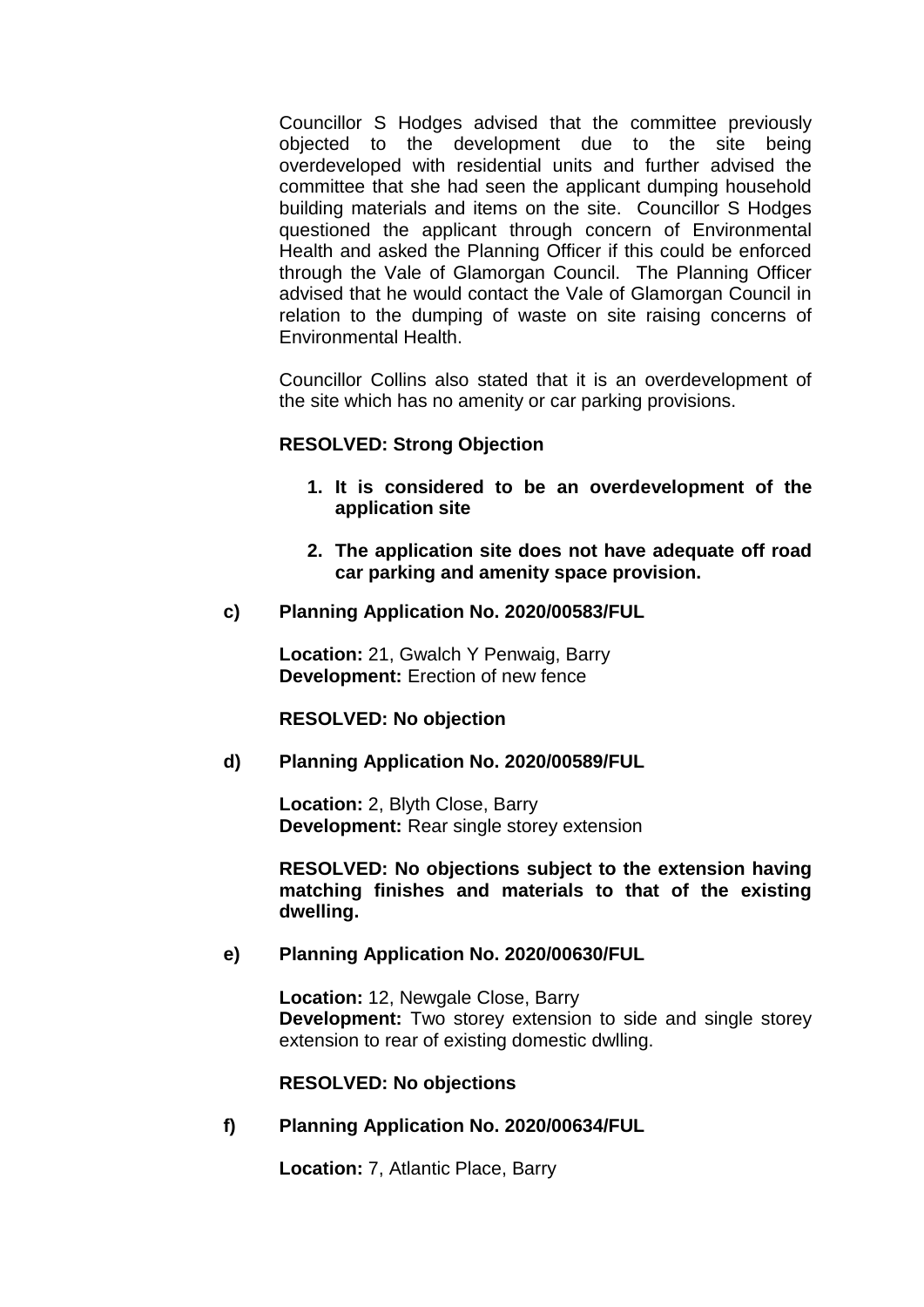**Development:** Construction of two-bedroom house with existing garden with associated parking

**RESOLVED: Barry Town Council objects to the proposed development for the following reasons:**

- **The proposed new dwelling is considered to be an overdevelopment of a residential plot which is detrimental to the privacy and amenity of neighbours**
- **The proposed new dwelling by virtue of design and location is an unacceptable and incongruous feature in the existing street scene.**

# PL512. **TO CONSIDER PLANNING APPLICATIONS TABLED**

## **a) Pre-consultation Application**

**Location:** Barry Fire Station, Port Road West, Barry **Development:** Upgrade to existing radio base station installation.

Councillor Payne commented that masts should not be placed in residential areas or within a close proximity to a school as they are known to cause a number of health problems. Councillor S Hodges agreed with Councillor Payne's sentiments and advised that our comments may not hold its weight as a mast was erected in a residential area in Dinas Powys.

**RESOLVED: Strong Objections to the proposed introduction of 3 additional antennae due to adverse effects upon the health and safety of the local population.** 

## PL513. **LOCAL PLANNING AUTHORITY DECISIONS**

**RESOLVED: That the Local Authority Decisions be received and noted.** 

## PL514. **APPLICATIONS DEALT WITH UNDER DELEGATED POWERS-FOR INFORMATION ONLY**

None

# PL515. **DATE OF NEXT MEETING**

**RESOLVED: That the date of the next meeting of the Planning Committee is scheduled for Tuesday, 28 July 2020**

Meeting closed at 7.30 pm